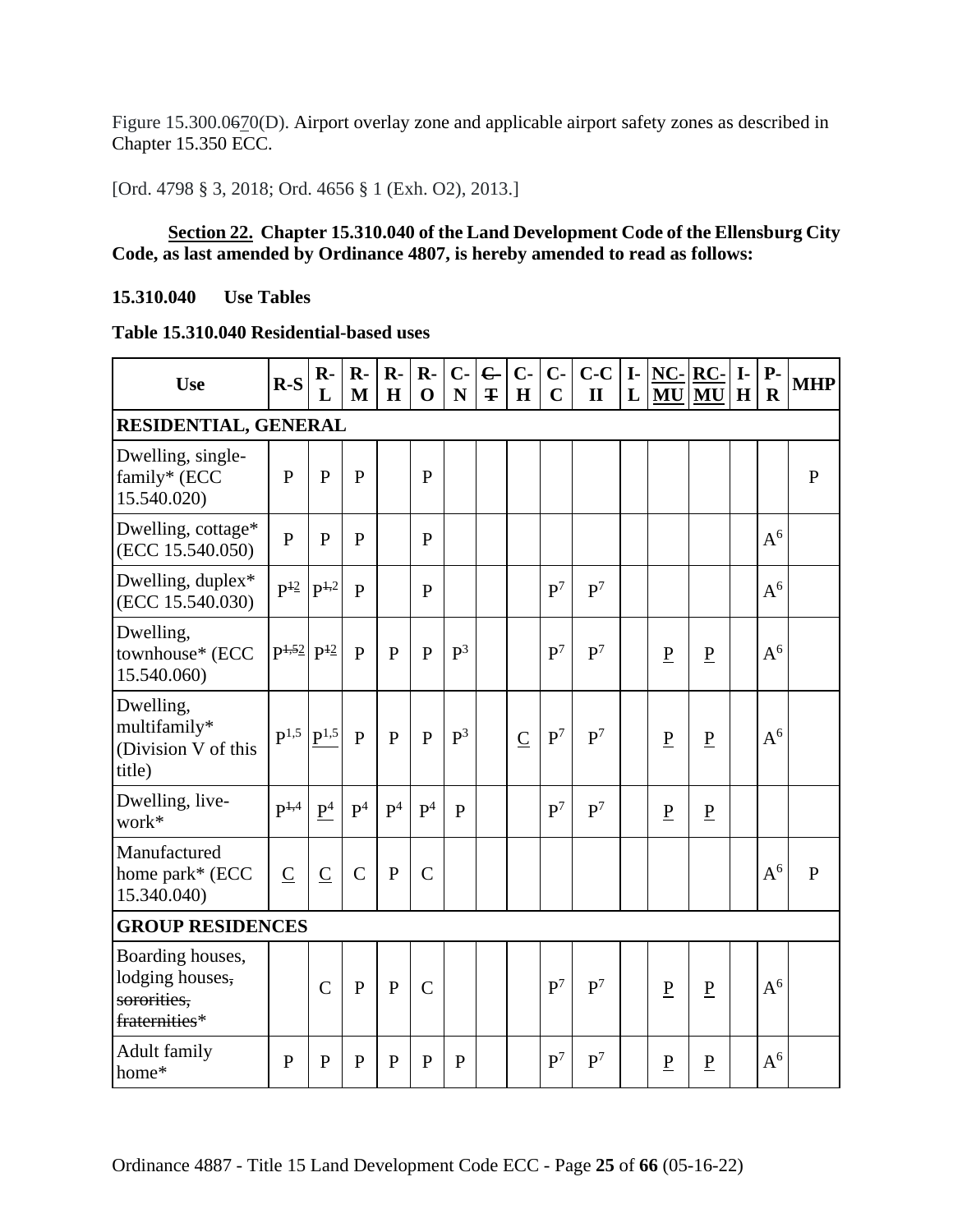| <b>Use</b>                                         | $R-S$           | $\mathbf{R}$ -<br>L | $\mathbf{R}$ -<br>M | $R -$<br>H    | $\mathbf{R}$ -<br>$\mathbf 0$ | $C-$<br>N     | $C -$<br>Ŧ   | $C -$<br>H   | $C-$<br>$\mathbf C$ | $C-C$<br>$\mathbf{I}$ | $\mathbf{I}$<br>L | $NC-$<br>MU  | $RC-$<br>MU     | $\mathbf{I}$<br>H | $P-$<br>$\bf{R}$ | <b>MHP</b>   |
|----------------------------------------------------|-----------------|---------------------|---------------------|---------------|-------------------------------|---------------|--------------|--------------|---------------------|-----------------------|-------------------|--------------|-----------------|-------------------|------------------|--------------|
| Community<br>residential facility*                 |                 |                     | $\overline{C}$      | $\mathcal{C}$ | $\mathcal{C}$                 | $\mathcal{C}$ |              |              | P <sup>7</sup>      | P <sup>7</sup>        |                   | ${\bf P}$    | $\underline{P}$ |                   | P/<br>$A^6$      |              |
| Senior citizen<br>assisted housing*                |                 |                     | $\mathbf{P}$        | $\mathbf{P}$  | $\mathbf{P}$                  | $\mathbf{P}$  |              |              | P <sup>7</sup>      | P <sup>7</sup>        |                   | $\mathbf P$  | $\underline{P}$ |                   | $A^6$            |              |
| <b>RESIDENTIAL ACCESSORY USES</b>                  |                 |                     |                     |               |                               |               |              |              |                     |                       |                   |              |                 |                   |                  |              |
| Accessory dwelling<br>unit* $(ECC)$<br>15.540.040) | P               | P                   | P                   | $\mathbf{P}$  | $\mathbf{P}$                  |               |              |              | P <sup>7</sup>      | P <sup>7</sup>        |                   |              |                 |                   |                  |              |
| Home<br>occupations* (ECC<br>15.340.020)           | P               | P                   | P                   | $\mathbf{P}$  | P                             | P             | $\mathbf{P}$ | $\mathbf{P}$ | P <sup>7</sup>      | P <sup>7</sup>        | $\mathbf{P}$      | $\mathbf{P}$ | $\mathbf P$     | $\mathbf{P}$      | P <sup>6</sup>   | $\mathbf{P}$ |
| Yard sale use                                      | $A^8$           | $A^8$               | $A^8$               | $A^8$         | $A^8$                         | $A^8$         | $A^8$        | $A^8$        | $A^8$               | $A^8$                 | $A^8$             | $A^8$        | $A^8$           | $A^8$             | $A^8$            | $A^8$        |
| <b>TEMPORARY LODGING</b>                           |                 |                     |                     |               |                               |               |              |              |                     |                       |                   |              |                 |                   |                  |              |
| Bed and breakfast<br>(ECC 15.340.010)              | $\underline{P}$ | ${\bf P}$           | $\mathbf{P}$        | $\mathbf{P}$  | $\mathbf{P}$                  |               |              |              | P <sup>7</sup>      | P <sup>7</sup>        |                   | $\mathbf P$  | $\underline{P}$ |                   |                  |              |

Development conditions:

1. Subject use may be permitted subject to density bonus incentives set forth in Table 15.320.030 and Chapter 15.330 ECC.

2. Duplexes and townhomes are permitted in the R-L and R-S zones on infill lots (preexisting legal lots of record as of December 31, 2021) notwithstanding the maximum density limits in Table 15.320.030. For lots recorded after this date, duplexes and townhomes are permitted in the R-L and R-S zones but must meet the density requirements of ECC 15.320.030. per the following conditions:

a. Lots at least 10,890 square feet in area; or

b. Corner lots where building entries are provided on separate streets.

3. Residential uses are permitted in the C-N zone provided nonresidential uses occupy the ground floor of all buildings fronting on the street. For example, residential uses could be on upper levels of buildings fronting on the street or, for deep lots, subject residential uses may occupy any buildings away from the street and behind the buildings that front onto the street.

4. Nonresidential uses may be permitted within live-work dwellings subject to the permitted uses in the underlying zoning district use provisions for the applicable zoning district in Table 15.310.040 below.

5. Townhouses and multifamily Multifamily dwelling units shall not be located adjacent to existing single-family dwellings, except where such uses were approved on an individual plat.

6. All uses permitted in the P-R zone must be either outright permitted and operated as a public use or must be an accessory use to the primary public use (see ECC 15.310.050).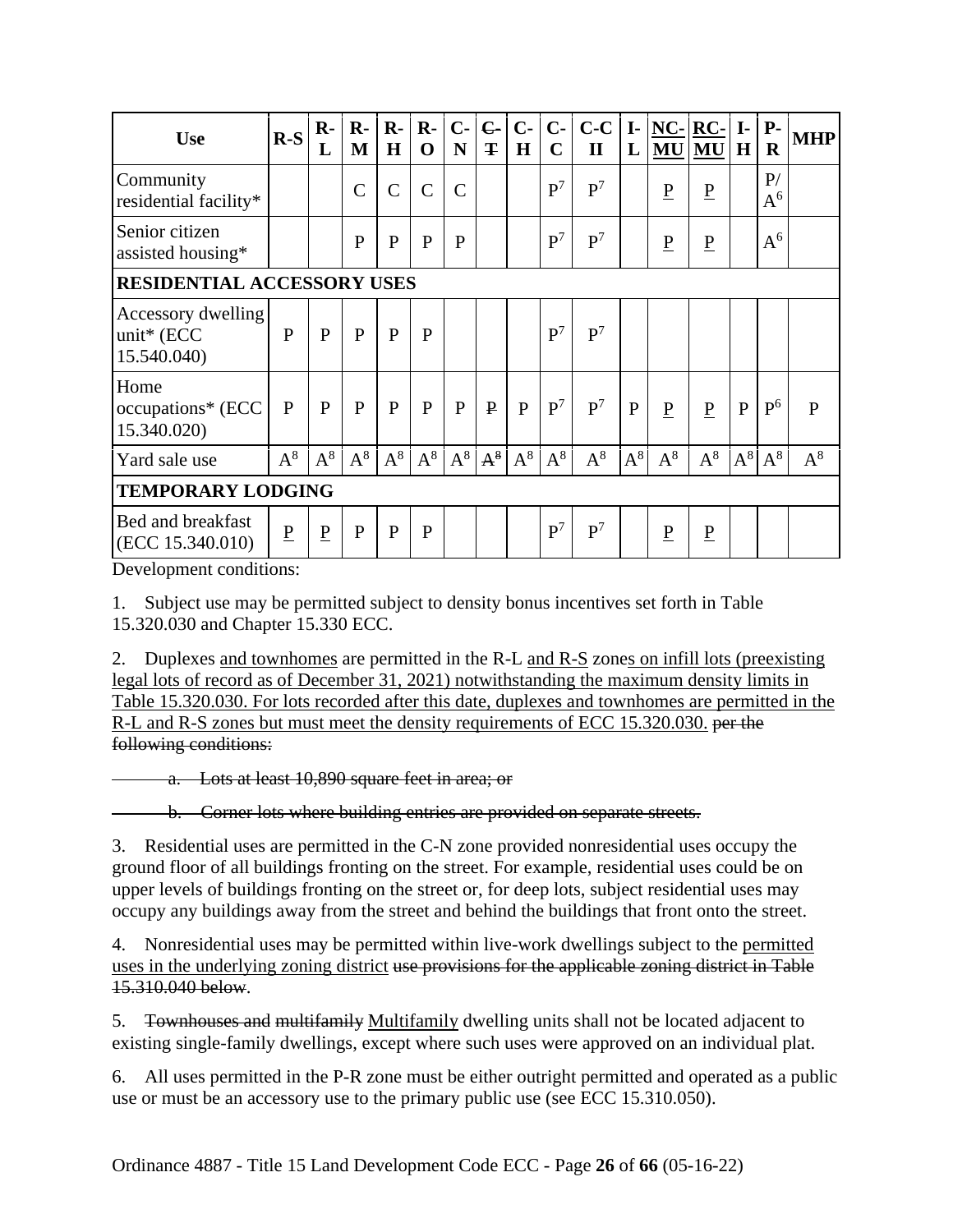7. Except for lobbies or similar entrances, all permitted residential uses in the C-C and C-C II zones are prohibited within 30 feet of the sidewalk on the ground floor of properties fronting on storefront streets per ECC 15.510.050(E).

8. Yard sales are permitted as an accessory use to a dwelling; provided, that the following conditions are met:

a. Only two yard/garage sales per dwelling unit not exceeding three consecutive days in duration are allowed per year;

b. The occupant or tenant of the dwelling unit shall supervise and be responsible for the yard/garage sale activities including ensuring that there is no impediment to the passage of traffic on public roads and sidewalks adjacent to the sale;

c. No goods are to be displayed in public rights-of-way without first obtaining a rightof-way use permit from the public works and utilities department; and

d. Signs advertising the sale shall not be attached to any public structure, sign, sign or utility pole or traffic control devices and shall be removed within 24 hours of the sale completion.

| <b>Use</b>                                                               | $\mathbf{R}$ -<br>S | $R-L$             | $\mathbf{R}$<br>M | $\mathbf{R}$ -<br>$\mathbf H$ | $\mathbf{R}$ -<br>$\mathbf{O}$ | $C-N\left \frac{C}{T}\right $ $\frac{C}{H}$ |                |                 | $c-c$           | $C-C$<br>$\mathbf{I}$ | $NC$            | $\underline{\mathbf{RC}}$<br>É.<br><b>MU MU</b> |                 |                 | $I-L$   $I-H$   $P-R$ |
|--------------------------------------------------------------------------|---------------------|-------------------|-------------------|-------------------------------|--------------------------------|---------------------------------------------|----------------|-----------------|-----------------|-----------------------|-----------------|-------------------------------------------------|-----------------|-----------------|-----------------------|
| <b>RETAIL</b>                                                            |                     |                   |                   |                               |                                |                                             |                |                 |                 |                       |                 |                                                 |                 |                 |                       |
| Auto sales,<br>new and used                                              |                     |                   |                   |                               |                                |                                             | P <sup>1</sup> | P               | $P^2$           | $\mathbf{P}$          |                 | $\mathbf{P}$                                    |                 |                 |                       |
| <b>Automobile</b><br>fueling                                             |                     |                   |                   |                               |                                | $\underline{P}$                             |                | $\underline{P}$ | $\underline{P}$ | $\mathbf{P}$          |                 | $\underline{P}$                                 | $\underline{P}$ |                 |                       |
| Automobile,<br>electric vehicle<br><b>battery</b><br>charging<br>station | $\underline{P}^1$   | $\underline{P}^1$ | $\underline{P}^1$ | $\underline{P}^1$             | $\underline{\mathbf{P}}^1$     | $\underline{P}$                             |                | $\underline{P}$ | $\underline{P}$ | $\mathbf{P}$          | $\underline{P}$ | $\overline{P}$                                  | $\underline{P}$ | $\underline{P}$ | $\underline{P}$       |
| Farmers'<br>markets*                                                     |                     |                   |                   |                               |                                | $\mathbf{P}$                                |                |                 | $\mathbf{P}$    | $\mathbf{P}$          | $\underline{P}$ | $\underline{P}$                                 |                 |                 |                       |
| Fruit stands*                                                            | $\mathbf{P}$        | $\mathbf{P}$      | $\mathbf{P}$      | $\mathbf{P}$                  | $\mathbf{P}$                   | $\mathbf{P}$                                | $\mathbf{P}$   | $\mathbf{P}$    | $\mathbf{P}$    | $\mathbf{P}$          |                 |                                                 | $\mathbf{P}$    |                 |                       |
| Heavy retail<br>(ECC<br>15.130.080)                                      |                     |                   |                   |                               |                                |                                             |                | $P^{10}$        | $P^2$           | $\mathbf{P}$          |                 | $\underline{P}$                                 | ${\bf P}$       | $\mathbf{P}$    |                       |
| Heavy service<br>(ECC<br>45.130.080)                                     |                     |                   |                   |                               |                                |                                             |                | $P^{10}$        | $P^2$           | $\mathbf{P}$          |                 |                                                 | $\mathbf{P}$    | $\mathbf{P}$    |                       |

**Table 15.310.040 Nonresidential uses**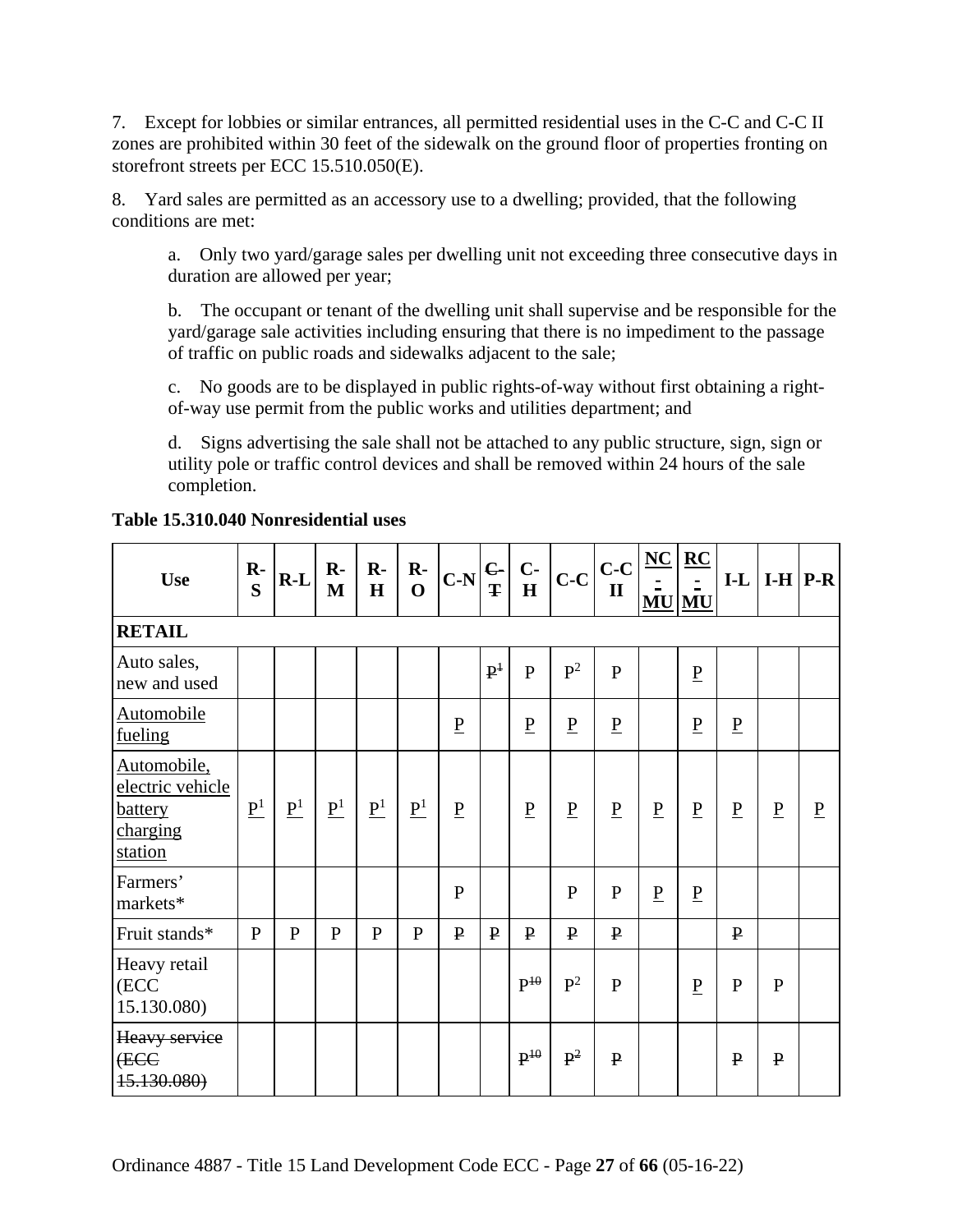|                                                                                  | $\mathbf{R}$ -             |                   | $\mathbf{R}$                                      | $\mathbf{R}$ - | $\mathbf{R}$ - |                      | $\epsilon$      | $C -$           |                 | $C-C$           | $NC$              | $\underline{RC}$         |                 |             |          |
|----------------------------------------------------------------------------------|----------------------------|-------------------|---------------------------------------------------|----------------|----------------|----------------------|-----------------|-----------------|-----------------|-----------------|-------------------|--------------------------|-----------------|-------------|----------|
| <b>Use</b>                                                                       | S                          | $R-L$             | $\mathbf{M}$                                      | H              | $\mathbf 0$    | $C-N$                | Ŧ               | $\mathbf H$     | $C-C$           | $\mathbf{I}$    |                   | Ξ<br><b>MU MU</b>        | $I-L$           | $I-H$ $P-R$ |          |
| Nurseries and<br>greenhouses<br>that are<br>ancillary to a<br>retail use*        | $\mathbf{P}$               |                   |                                                   |                |                |                      |                 | $\mathbf{P}$    | $P^2$           | $\mathbf{P}$    | $\underline{P}$   | $\underline{P}$          | ${\bf P}$       | $\mathbf P$ |          |
| Restaurants,<br>bars, and<br>brewpubs*                                           | $\underline{P}$            | $\underline{P}$   | $P^3$                                             | $P^3$          | $\mathrm{P}^3$ | $\mathbf{P}$         | $\mathbf{P}$    | $\mathbf{P}$    | $\mathbf{P}$    | $\mathbf{P}$    | $\underline{P}$   | $\underline{P}$          | P <sup>11</sup> |             | $A^{96}$ |
| <b>Bars</b> and<br>$brewpubs*$                                                   |                            |                   |                                                   |                |                | $\underline{P}$      |                 | $\underline{P}$ | $\underline{P}$ | $\underline{P}$ | $\underline{P}$   | $\underline{P}$          | $\underline{P}$ |             | $A^6$    |
| Coffee house,<br>espresso bar                                                    | $P^{\frac{85}{2}}$         | $\underline{P}^5$ | $P^3$                                             | $P^3$          | $\mathrm{P}^3$ | ${\bf P}$            | $\mathbf{P}$    | $\mathbf{P}$    | $\mathbf{P}$    | ${\bf P}$       | $\underline{P}$   | $\underline{\mathbf{P}}$ | P <sup>11</sup> |             | $A^{96}$ |
| Retail, small<br>scale $\left( <2,000 \right)$<br>sf floor area)                 | $P^{\frac{85}{2}}$         | P <sup>5</sup>    | $P^3$                                             | $P^3$          | $\mathrm{P}^3$ | $\mathbf{P}$         | $\mathbf{P}$    | $\mathbf{P}$    | $\mathbf{P}$    | $\mathbf{P}$    | $\underline{P}$   | $\underline{P}$          |                 |             | $A^{96}$ |
| Retail, medium<br>scale $(2,000 -$<br>20,000 sf floor<br>area)                   |                            |                   |                                                   |                |                | $\mathbf P$          |                 | $\mathbf{P}$    | P               | $\mathbf{P}$    | $\underline{P}$   | $\underline{P}$          |                 |             | $A^{96}$ |
| Retail, large<br>scale (20,001 -<br>60,000 sf floor<br>area)                     |                            |                   |                                                   |                |                | $P^{4\underline{3}}$ |                 | $\mathbf{P}$    | $\mathbf{P}$    | $\mathbf P$     | $\underline{P}$   | $\underline{P}$          |                 |             |          |
| Retail, very<br>large scale<br>$(60,0001 -$<br>$100,000$ sf<br>floor area)       |                            |                   |                                                   |                |                |                      |                 | $\underline{P}$ | $\overline{C}$  | $\mathcal{C}$   |                   | $\underline{P}$          |                 |             |          |
| Retail, super<br>scale (>60,000<br>$100,001$ sf<br>floor area)                   |                            |                   |                                                   |                |                |                      |                 | $\underline{C}$ |                 |                 |                   | $\underline{C}$          |                 |             |          |
| Outlet center                                                                    |                            |                   |                                                   |                |                |                      |                 | $\mathbf{P}$    |                 |                 |                   |                          |                 |             |          |
| Regional retail<br>commercial<br>projects*<br>(subject to the<br>requirements in | $P^{13}$<br>$8\phantom{.}$ |                   | $P^{138}$ $P^{138}$ $P^{138}$ $P^{138}$ $P^{138}$ |                |                |                      | $\frac{P^1}{3}$ | $P^{138}$       |                 |                 | $\underline{P}^8$ | $\mathrm{P}^8$           | $P^{138}$       |             |          |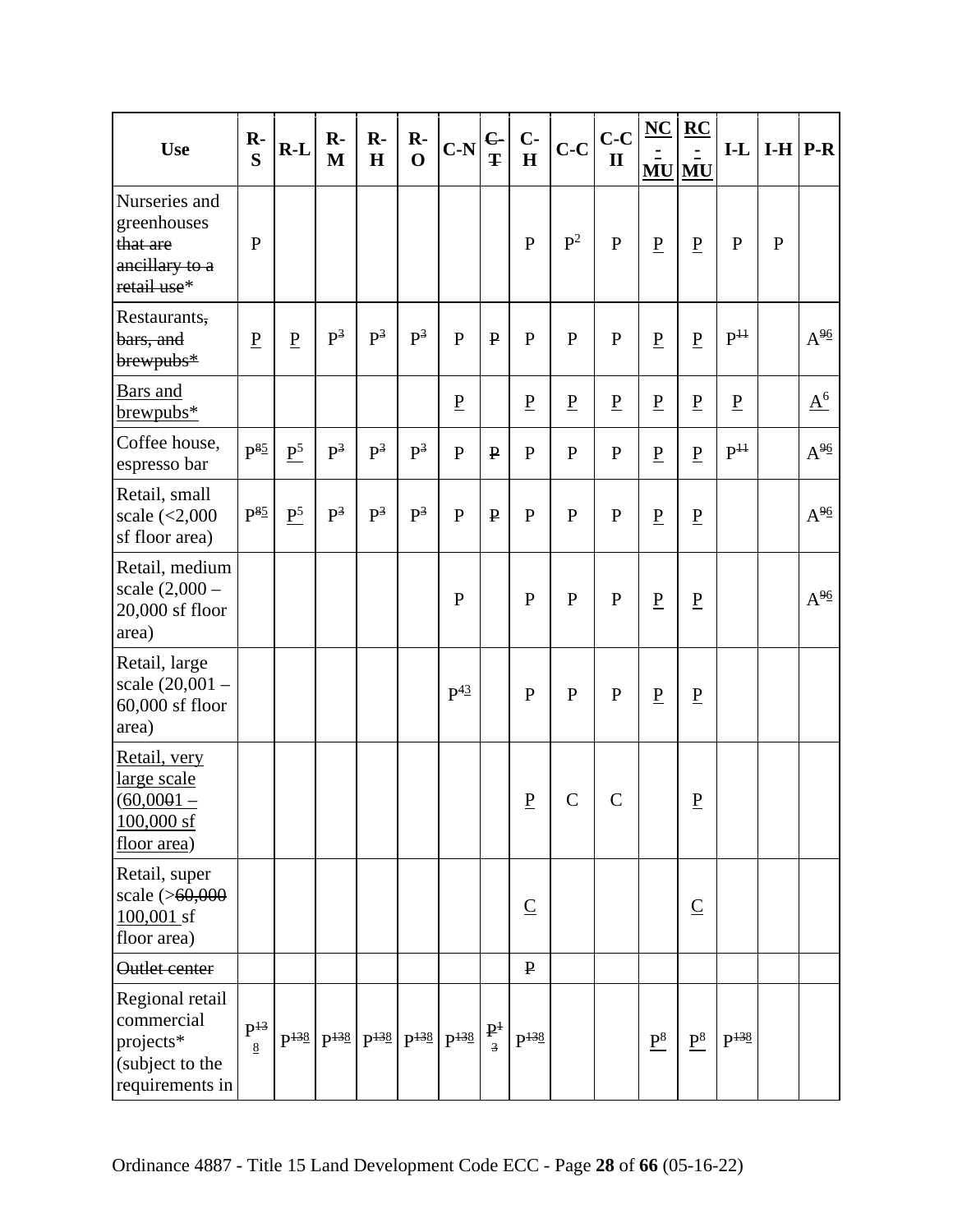| <b>Use</b>                                                                                            | $\mathbf{R}$ -<br>S                 | $R-L$                        | $\mathbf{R}$<br>M            | $\mathbf{R}$<br>H                   | $\mathbf{R}$<br>$\mathbf 0$  | $C-N$                        | $C -$<br>Ŧ                                | $C-$<br>$\mathbf H$                | $C-C$           | $C-C$<br>$\mathbf{I}$ | $NC$              | $\underline{RC}$  | $I-L$                        |                              | $I-H$ $P-R$                         |
|-------------------------------------------------------------------------------------------------------|-------------------------------------|------------------------------|------------------------------|-------------------------------------|------------------------------|------------------------------|-------------------------------------------|------------------------------------|-----------------|-----------------------|-------------------|-------------------|------------------------------|------------------------------|-------------------------------------|
|                                                                                                       |                                     |                              |                              |                                     |                              |                              |                                           |                                    |                 |                       |                   | <b>MU MU</b>      |                              |                              |                                     |
| Chapter 15.390<br>ECC)                                                                                |                                     |                              |                              |                                     |                              |                              |                                           |                                    |                 |                       |                   |                   |                              |                              |                                     |
| Marijuana<br>retailer*                                                                                |                                     |                              |                              |                                     |                              | $P^{149}$                    | $\mathbf{P}^1$                            | $P^{149}$                          | $P^{149}$       | $P^{149}$             | $\underline{P}^9$ | $\underline{P}^9$ |                              |                              |                                     |
| PERSONAL AND GENERAL SERVICE                                                                          |                                     |                              |                              |                                     |                              |                              |                                           |                                    |                 |                       |                   |                   |                              |                              |                                     |
| Day care I<br>facilities*                                                                             | $\mathbf{P}$                        | $\mathbf{P}$                 | $\mathbf{P}$                 | $\mathbf{P}$                        | $\mathbf{P}$                 | $\mathbf{P}$                 |                                           | $\mathbf{P}$                       | $\mathbf{P}$    | $\mathbf{P}$          | $\underline{P}$   | $\underline{P}$   | $\mathbf{P}$                 |                              | $A^{96}$                            |
| Day care II<br>facilities*                                                                            | $\mathcal{C}$                       | $\mathcal{C}$                | $\mathbf C$                  | $\mathcal{C}$                       | ${\bf P}$                    | $\mathbf{P}$                 |                                           | $\mathbf{P}$                       | $\mathbf{P}$    | ${\bf P}$             | $\underline{P}$   | $\underline{P}$   |                              |                              | $A^{96}$                            |
| General service<br>establishments<br>(ECC<br>15.130.070)                                              |                                     |                              |                              |                                     |                              | $\mathbf{P}^5$               | P <sup>6</sup>                            | $\mathbf{P}$                       | $\mathbf{P}^2$  | $\mathbf{P}$          |                   |                   | $\mathbf P$                  |                              |                                     |
| Heavy services<br>(see Heavy<br>retail and<br>services<br>definition in<br><b>ECC</b><br>15.130.080)* |                                     |                              |                              |                                     |                              |                              |                                           | $\mathbf{P}^{\mathbf{10}}$         | $\mathbf{P}^2$  | $\mathbf{P}$          |                   | $\underline{P}$   | $\mathbf{P}$                 | $\mathbf{P}$                 |                                     |
| Hotels/motels*                                                                                        |                                     |                              |                              |                                     |                              |                              | $\mathbf{P}$                              | $\mathbf{P}$                       | $\mathbf{P}$    | ${\bf P}$             | ${\bf P}$         | $\underline{P}$   |                              |                              |                                     |
| Hospitals*                                                                                            | $\mathcal{C}$                       | $\mathbf C$                  | $\mathbf C$                  |                                     | ${\bf P}$                    |                              |                                           |                                    | $\mathsf{C}$    | ${\bf P}$             |                   | $\overline{C}$    |                              |                              | $A^{96}$                            |
| Offices,<br>medical*                                                                                  | $P^8$                               |                              |                              |                                     | $\mathbf{P}$                 | $\mathbf{P}$                 | $\mathbf{P}$                              | $\mathbf{P}$                       | $\mathbf{P}$    | $\mathbf{P}$          | $\underline{P}$   | $\underline{P}$   |                              |                              | P/<br>$A^{96}$                      |
| Kennels*                                                                                              |                                     |                              |                              |                                     |                              |                              |                                           | ${\bf P}$                          |                 | ${\bf P}$             |                   |                   | ${\bf P}$                    |                              |                                     |
| Nursing<br>homes*                                                                                     | $\mathcal{C}$                       | $\mathbf C$                  | $\mathbf C$                  | ${\bf P}$                           | $\mathbf{P}$                 |                              |                                           |                                    | ${\bf P}$       | ${\bf P}$             |                   |                   |                              |                              | P/<br>$A^{96}$                      |
| Marijuana<br>cooperative*                                                                             | P <sup>15</sup><br>$\underline{10}$ | $P^{151}$<br>$\underline{0}$ | $P^{151}$<br>$\underline{0}$ | P <sup>151</sup><br>$\underline{0}$ | $P^{151}$<br>$\underline{0}$ | $P^{151}$<br>$\underline{0}$ | $\mathbf{P}^{\ddagger}$<br>$\overline{5}$ | P <sup>151</sup><br>$\overline{0}$ |                 | $P^{1510}$ $P^{1510}$ | $\mathbf{P}^{10}$ | $P^{10}$          | $P^{151}$<br>$\underline{0}$ | $P^{151}$<br>$\underline{0}$ | P <sup>151</sup><br>$\underline{0}$ |
| Personal<br>service<br>establishments<br>$\ast$                                                       | $P^{\frac{85}{2}}$                  | P <sup>5</sup>               | $P^3$                        | $P^3$                               | $P^3$                        | $\mathbf{P}$                 | $\mathbf{P}$                              | $\mathbf{P}$                       | $\mathbf{P}$    | ${\bf P}$             | $\underline{P}$   | $\underline{P}$   |                              |                              | $A^{96}$                            |
| Laundromats<br>and dry<br>cleaners                                                                    |                                     |                              | $\underline{P}$              | $\underline{P}$                     | $\underline{P}$              | $\underline{P}$              |                                           | $\underline{P}$                    | $\underline{P}$ | $\underline{P}$       | $\underline{P}$   | $\underline{P}$   | $\underline{P}$              |                              |                                     |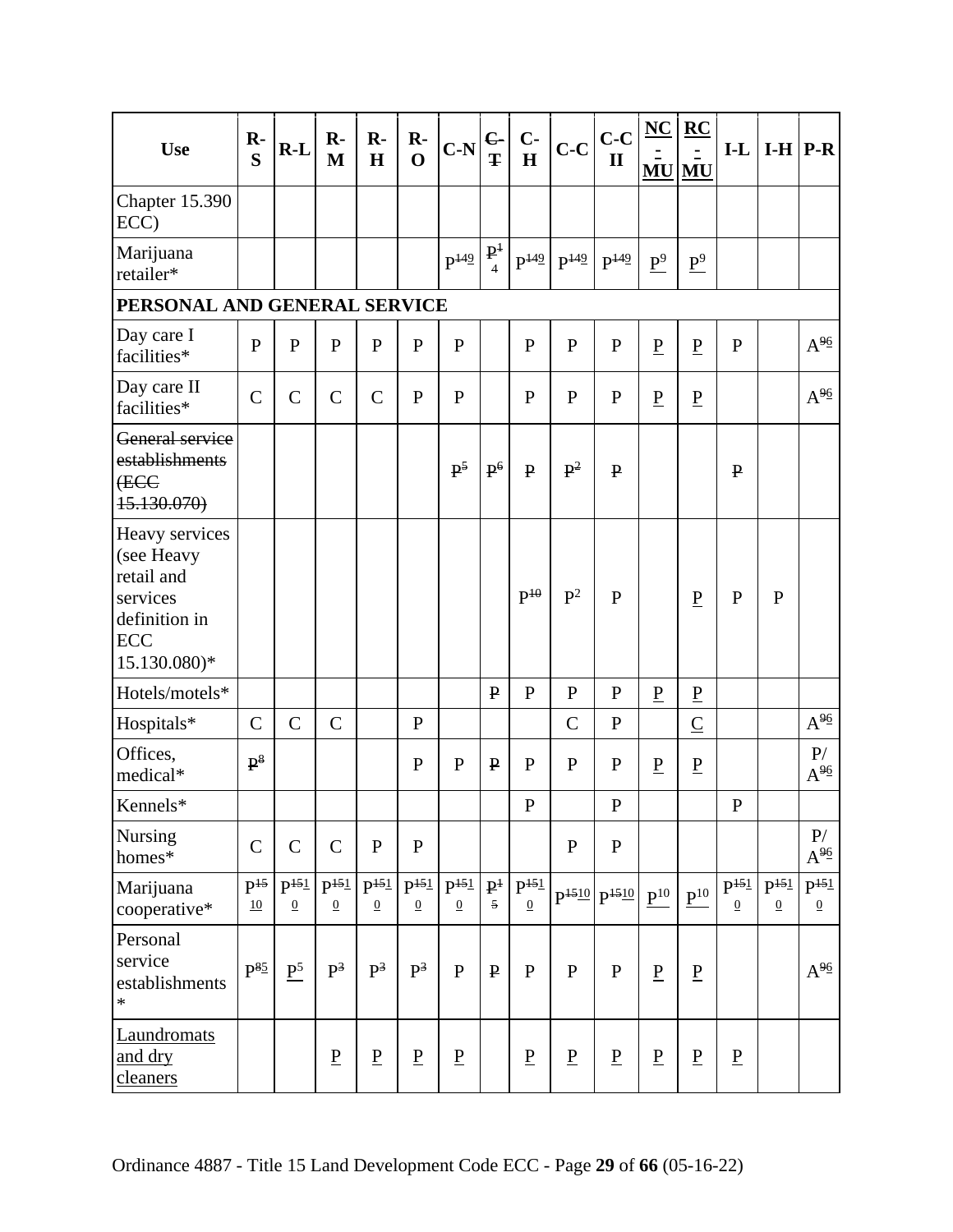| <b>Use</b>                                                                                            | $\mathbf{R}$ -     | $R-L$             | $\mathbf{R}$ | $\mathbf{R}$ - | $\mathbf{R}$             | $C-N$         | $\epsilon$   | $C -$           | $ c-c $                      |                             | $NC$                     | $RC$                     | $I-L$                      |                          | $I-H$ $P-R$               |
|-------------------------------------------------------------------------------------------------------|--------------------|-------------------|--------------|----------------|--------------------------|---------------|--------------|-----------------|------------------------------|-----------------------------|--------------------------|--------------------------|----------------------------|--------------------------|---------------------------|
|                                                                                                       | S                  |                   | $\mathbf{M}$ | H              | $\mathbf 0$              |               | Ŧ            | $\mathbf H$     |                              | $\mathbf{I}$                | <b>MU</b>                | MU                       |                            |                          |                           |
| Places of<br>assembly*                                                                                | $\mathcal{C}$      | $\mathcal{C}$     | $\mathbf C$  | $\mathbf C$    | $\mathbf{P}$             | $\mathbf{P}$  |              | $\underline{P}$ | $\mathbf{P}$                 | ${\bf P}$                   | $\overline{C}$           | $\overline{C}$           | $\mathcal{C}$              |                          | $A^{96}$                  |
| Radio station<br>(commercial)                                                                         |                    | $\mathcal{C}$     |              |                |                          |               |              | $\mathbb{C}P$   |                              |                             | $\underline{P}$          | $\underline{P}$          | $\mathbf C$                | $\mathcal{C}$            | $A^{96}$                  |
| Veterinary<br>clinic                                                                                  |                    |                   |              |                | $\overline{C}$           | $\mathcal{C}$ | $\mathbf{P}$ | ${\bf P}$       | $\mathbf P$                  | $\mathbf P$                 | $\underline{P}$          | $\underline{\mathbf{P}}$ | $\mathbf C$                |                          |                           |
| <b>BUSINESS SERVICE</b>                                                                               |                    |                   |              |                |                          |               |              |                 |                              |                             |                          |                          |                            |                          |                           |
| Conference<br>center*                                                                                 |                    |                   |              |                |                          |               | $\mathbf{P}$ | $\mathbf{P}$    | $\mathbf{P}$                 | ${\bf P}$                   | $\underline{P}$          | $\underline{\mathbf{P}}$ |                            |                          | $A^{96}$                  |
| Offices,<br>business or<br>professional*,<br>small scale<br>$(<2,000$ sf<br>floor area)               | $P^{\frac{85}{2}}$ | $\underline{P}^5$ |              |                | $\underline{\mathbf{P}}$ | ${\bf P}$     | $\mathbf{P}$ | $\mathbf{P}$    | $\mathbf{P}$                 | ${\bf P}$                   | $\underline{\mathbf{P}}$ | $\underline{\mathbf{P}}$ | $\mathbf{P}^{\mathcal{H}}$ |                          | $\mathbf{P}/$<br>$A^{96}$ |
| Offices,<br>business or<br>professional*,<br>medium scale<br>$(2,000 -$<br>20,000 sf floor<br>area)   | $P^{\frac{85}{5}}$ | $\underline{P}^5$ |              |                |                          |               | $\mathbf{P}$ | $\mathbf{P}$    | $\mathbf{P}$                 | ${\bf P}$                   | $\underline{\mathbf{P}}$ | $\underline{P}$          | ${\bf P}$                  |                          | $\mathbf{P}/$<br>$A^{96}$ |
| Offices,<br>business or<br>professional*,<br>large scale<br>$(20,001 -$<br>$60,000$ sf floor<br>area) |                    |                   |              |                |                          |               |              | ${\bf P}$       | $\mathbf{P}$                 | ${\bf P}$                   | ${\bf P}$                | ${\bf P}$                | $\mathbf{P}$               |                          | P/<br>$A^{96}$            |
| Miniwarehouse<br>facility*                                                                            |                    |                   | $\mathbf C$  |                |                          |               |              | $\epsilon$      |                              |                             |                          |                          | PC                         | PC                       |                           |
| <b>INDUSTRIAL</b>                                                                                     |                    |                   |              |                |                          |               |              |                 |                              |                             |                          |                          |                            |                          |                           |
| Light<br>manufacturing<br>$\ast$                                                                      |                    |                   |              |                |                          |               |              | $\underline{P}$ | $\underline{P}^2$            | $\underline{P}^2$           | $\underline{P}^2$        | $\underline{P}^2$        | $\underline{P}$            | $\underline{\mathbf{P}}$ |                           |
| Light industry<br>(ECC<br>15.130.120)                                                                 |                    |                   |              |                |                          |               |              |                 | $P^{2,++}$<br>$\overline{1}$ | $P^{2,++}$<br>$\mathcal{I}$ | $P^{2,7}$                | $\mathbf{P}^{2,7}$       | $\mathbf{P}$               | $\mathbf{P}$             |                           |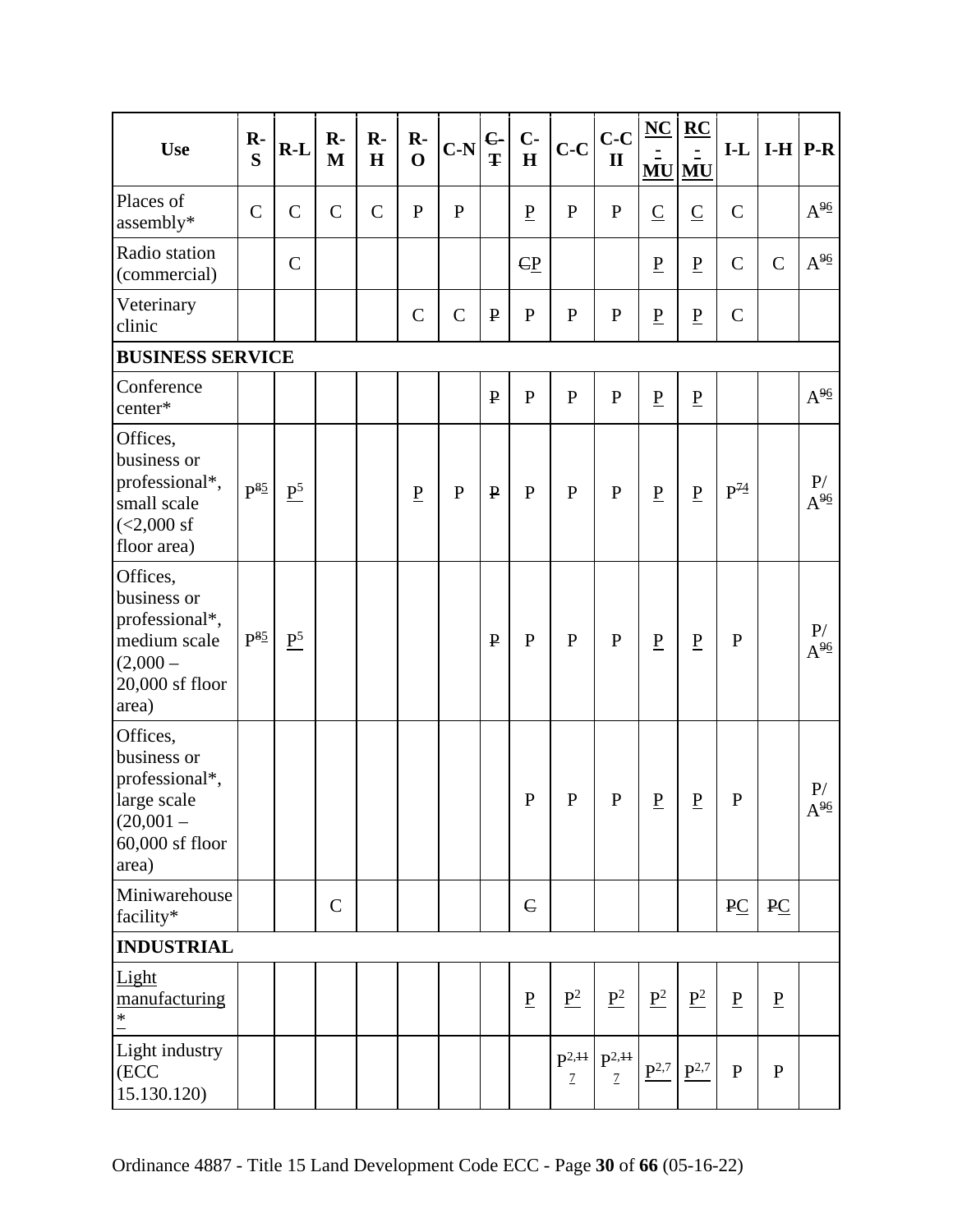| <b>Use</b>                                                                                                       | $\mathbf{R}$ -<br>$\overline{\mathbf{S}}$ | $R-L$ | $\mathbf{R}$<br>$\mathbf{M}$ | $\mathbf{R}$ -<br>H | $\mathbf{R}$ -<br>$\mathbf{O}$ | $C-N\left \frac{C}{T}\right $ $\frac{C}{H}$ |            |               | $\vert_{\text{C-C}}\vert_{\text{C-C}}\vert$ | $\mathbf{I}$ | $NC$ | $\underline{\mathbf{RC}}$<br>$\overline{a}$<br><b>MU MU</b> | $I-L$             |                | $I-H$ $P-R$          |
|------------------------------------------------------------------------------------------------------------------|-------------------------------------------|-------|------------------------------|---------------------|--------------------------------|---------------------------------------------|------------|---------------|---------------------------------------------|--------------|------|-------------------------------------------------------------|-------------------|----------------|----------------------|
| Hazardous<br>waste<br>treatment (off-<br>site) (see<br>definition of<br>"off-site" in<br>ECC<br>15.130.150)      |                                           |       |                              |                     |                                |                                             |            |               |                                             |              |      |                                                             | $\mathcal{C}$     | $\overline{C}$ |                      |
| Hazardous<br>waste<br>treatment (on-<br>site) (see<br>definition of<br>"on-site" in<br><b>ECC</b><br>15.130.150) |                                           |       |                              |                     |                                |                                             | $\epsilon$ | $\mathcal{C}$ | $\mathsf{C}$                                | $\mathbf C$  |      |                                                             | $\mathbf C$       | $\overline{C}$ | $A^{9\underline{6}}$ |
| Heavy industry<br>(ECC<br>15.130.080)                                                                            |                                           |       |                              |                     |                                |                                             |            |               |                                             |              |      |                                                             |                   | $\overline{C}$ |                      |
| Marijuana<br>processor*                                                                                          |                                           |       |                              |                     |                                |                                             |            |               |                                             |              |      |                                                             | $P^{14}$          | $P^{14}$       |                      |
| Marijuana<br>producer*                                                                                           |                                           |       |                              |                     |                                |                                             |            |               |                                             |              |      |                                                             | $\mathbf{P}^{14}$ | $P^{14}$       |                      |
| Tow vehicle<br>storage area*                                                                                     |                                           |       |                              |                     |                                |                                             |            |               |                                             |              |      |                                                             | $\mathbf{P}$      | $\mathbf{P}$   |                      |
| Vehicle<br>wrecking yard*                                                                                        |                                           |       |                              |                     |                                |                                             |            |               |                                             |              |      |                                                             |                   | $\mathcal{C}$  |                      |

Development conditions:

1. Sales of used vehicles in this zone are limited to uses that include sales of new vehicles as the primary use. Vehicle battery charging stations are permissible for the primary use of residents and their guests in all residential zones. Battery charging station clusters are permitted for multifamily uses located in the R-M and R-H zones.

2. Use must be enclosed entirely within a building.

3. Use is permitted if located adjacent to a street corner and within a mixed-use building or within a live-work dwelling. Such uses shall be subject to secondary street frontage standards as set forth in ECC 15.510.060.

34. Grocery stores shall be the only retail uses permitted with more than 20,000 square feet of gross floor area.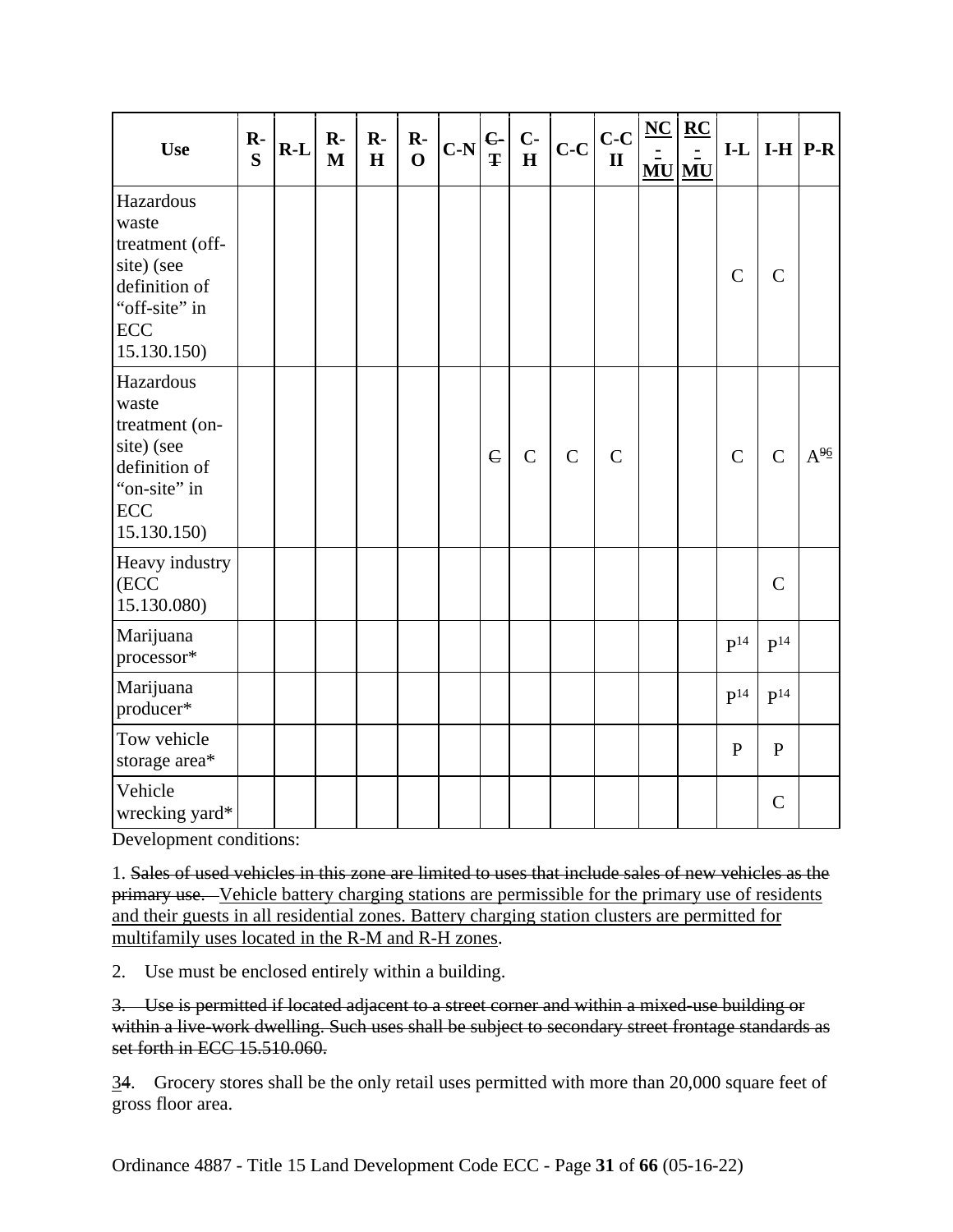5. Except for gas service stations, the use must be enclosed entirely within a building.

6. Includes gas service stations with truck stop facilities only. No other general service uses are permitted.

4.7. Except for office uses that are accessory to a permitted use, office uses may be permitted through the purchase of transferable development rights, subject to the adoption of a TDR program by the city.

5.8. Subject nonresidential uses may be permitted in the R-S and R-L zones if the planned uses are at least 1,200 feet from an existing C-N zone or commercial use. subject to the following conditions:

a. The location for planned nonresidential uses shall be designated on the plat.

b. Nonresidential uses may be integrated into subdivisions provided the subdivision encompasses at least five acres in gross land area and the planned uses are at least 1,200 feet from an existing C-N zone or commercial use.

c. Nonresidential uses shall not be located adjacent to existing single-family dwellings, except where such uses were approved on an individual plat.

d. For the purpose of identifying appropriate site orientation standards for future nonresidential development, the plat shall indicate the street frontage type designation for streets fronting planned nonresidential uses as either storefront, secondary, or landscaped street (see Chapter 15.510 ECC).

6.9. All uses permitted in the P-R zone must be either outright permitted and operated as a primary public use or must be an accessory use to that primary public use. See ECC 15.310.050.

10. Heavy retail and service uses are limited to buildings no larger than 50,000 gross square feet in area.

7.11. Includes light industrial activities that result in the production of goods placed for on-site retail sale. Special restrictions:

a. No power tools or equipment are allowed which by their decibel, frequency, and/or other feature of their operation would negatively impact the surrounding area by reason of decibel levels, light (see Chapter 15.580 ECC for standards), dust or other physical effect; and

b. Production or manufacturing activity shall not occur between the hours of 10:00 p.m. and 6:00 a.m.

12. Subject use is permitted in the district only when accessory to a permitted use (see accessory use definition in ECC 15.130.010).

8.13. Regional retail is administered as an overlay zone pursuant to Chapters 15.390 and 15.390A ECC, and only permitted within the designated boundaries identified in ECC Figure 15.390.040(A), the south interchange area, and Figure 15.390.040(B), the west interchange area. Permitted uses and use restrictions within a regional retail commercial project are described in ECC 15.390.030. Design criteria for regional retail is governed by Chapter 15.390A ECC.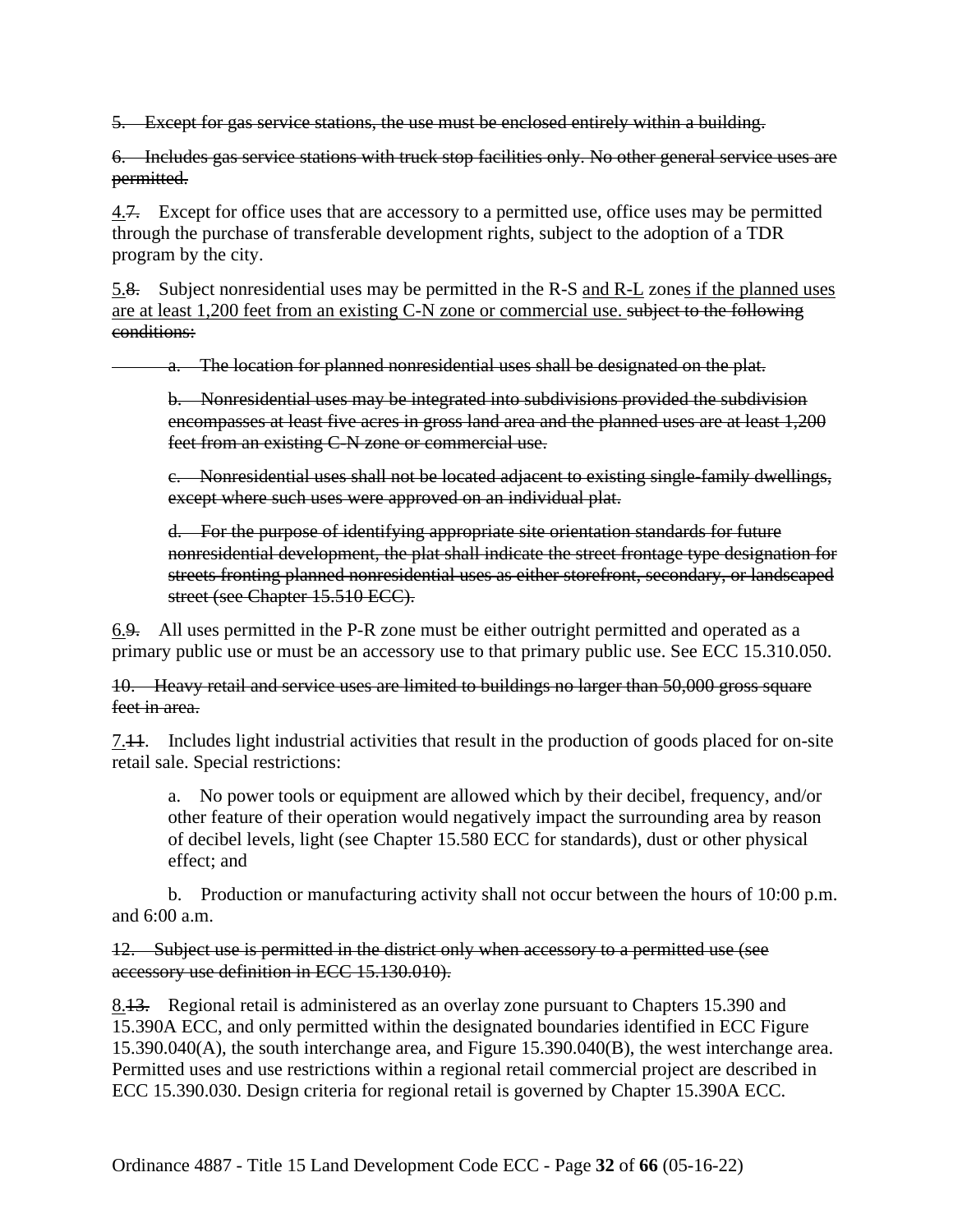9.14. All marijuana retail, production and processing facilities are subject to the requirements of Chapter 15.370 ECC.

10.15. All marijuana cooperatives are subject to the requirements of ECC 15.370.030, Chapter 314-55 WAC and Chapter 69.51A RCW.

| <b>Use</b>                                                   | $R$<br>S        | $\mathbf{R}$<br>L | $\mathbf{R}$<br>M | $\mathbf{R}$ -<br>H | $\mathbf{R}$<br>$\mathbf 0$ | $C -$<br>N      | $\epsilon$<br>Ŧ | $C-$<br>H         | $C -$<br>$\overline{C}$ | $C -$<br>$\mathbf C$<br>$\mathbf{I}$ | $NC-$<br>MU                | RC-<br>MU         | $I -$<br>L      | $\mathbf{I}$<br>H | $P-R$             |
|--------------------------------------------------------------|-----------------|-------------------|-------------------|---------------------|-----------------------------|-----------------|-----------------|-------------------|-------------------------|--------------------------------------|----------------------------|-------------------|-----------------|-------------------|-------------------|
| PARK, OPEN SPACE AND RECREATIONAL                            |                 |                   |                   |                     |                             |                 |                 |                   |                         |                                      |                            |                   |                 |                   |                   |
| Cemeteries,<br>columbarium or<br>mausoleums                  | P               | $\mathbf{P}$      |                   |                     |                             |                 |                 |                   |                         |                                      |                            |                   |                 |                   |                   |
| Golf course                                                  | P               |                   |                   |                     |                             |                 |                 |                   |                         |                                      |                            |                   |                 |                   | P <sup>11</sup>   |
| Golf driving range (not<br>associated with a golf<br>course) | $\mathcal{C}$   |                   |                   |                     |                             |                 | $\epsilon$      | $\overline{C}$    |                         |                                      |                            |                   |                 |                   | $\mathbf{P}^{11}$ |
| Recreation – outdoor<br>(commercial)*                        |                 |                   |                   |                     |                             |                 | $\mathbf{P}$    | $\mathbf{P}$      |                         |                                      | $\underline{P}$            | $\underline{P}$   | $\mathsf{C}$    |                   | A                 |
| Recreation – indoor<br>(commercial)*                         |                 |                   |                   |                     |                             |                 | $\mathbf{P}$    | $\mathbf{P}$      | $\mathbf{P}$            | P                                    | $\underline{P}$            | $\underline{P}$   | $\mathcal{C}$   |                   | A                 |
| Recreation – small-scale<br>indoor studios<br>(commercial)*  | $\underline{P}$ | $\underline{P}$   | $\underline{P}$   | $\underline{P}$     | $\underline{P}$             | $\overline{P}$  | $\mathbf{P}$    | $\underline{P}$   | $\underline{P}$         | $\underline{P}$                      | $\underline{P}$            | $\underline{P}$   | $\overline{C}$  |                   |                   |
| Recreational vehicle<br>parks (ECC 15.340.050)               |                 |                   |                   |                     |                             |                 | $\mathbf{P}$    | $\underline{P}$   |                         |                                      |                            |                   |                 |                   |                   |
| Parks, playgrounds<br>(public or private)                    | P <sup>1</sup>  | P <sup>1</sup>    | P <sup>1</sup>    | P <sup>1</sup>      | P <sup>1</sup>              | P <sup>1</sup>  |                 | P <sup>1</sup>    | $\mathbf{P}^1$          | P <sup>1</sup>                       | $\underline{\mathbf{P}}^1$ | $\underline{P}^1$ | P <sup>1</sup>  |                   | $\mathbf{P}$      |
| <b>CULTURAL AND ENTERTAINMENT</b>                            |                 |                   |                   |                     |                             |                 |                 |                   |                         |                                      |                            |                   |                 |                   |                   |
| Adult entertainment<br>establishment*                        |                 |                   |                   |                     |                             |                 | $\mathbf{P}^2$  | $\underline{P}^2$ |                         |                                      |                            |                   |                 |                   |                   |
| Art, performing arts,<br>and recording studios               | $\underline{C}$ | $\overline{C}$    | $\overline{C}$    | $\overline{C}$      | ${\bf P}$                   | $\underline{P}$ | $\mathbf{P}$    | $\mathbf{P}$      | $\mathbf{P}$            | $\mathbf{P}$                         | P                          | $\underline{P}$   | $\underline{P}$ |                   | $P/A^7$           |
| Museums                                                      | $C^{12}$        |                   | $C^{12} C^{12} $  | $\mathbf{C}^{12}$   | $\underline{P}$             | ${\bf P}$       | ₽               | $\mathbf P$       | $\mathbf{P}$            | $\mathbf{P}$                         | $\mathbf{P}$               | $\underline{P}$   | $\underline{P}$ |                   | $P/A^7$           |
| <b>Theaters</b>                                              |                 |                   |                   |                     | ${\bf P}$                   | $\, {\bf P}$    | $\epsilon$      | $\underline{P}$   | $\underline{P}$         | $\overline{P}$                       | $\underline{P}$            | $\underline{P}$   | $\underline{C}$ |                   |                   |
| <b>EDUCATIONAL</b>                                           |                 |                   |                   |                     |                             |                 |                 |                   |                         |                                      |                            |                   |                 |                   |                   |
| Schools                                                      | $\mathsf{C}$    | $\mathcal{C}$     | $\mathsf{C}$      | $\mathcal{C}$       | $\mathsf{C}$                |                 |                 | $\mathsf{C}$      | $\mathbf C$             | $\mathcal{C}$                        |                            |                   |                 |                   | $\mathbf{P}^5$    |
| <b>GOVERNMENTAL</b>                                          |                 |                   |                   |                     |                             |                 |                 |                   |                         |                                      |                            |                   |                 |                   |                   |

**Table 15.310.040 Special uses**